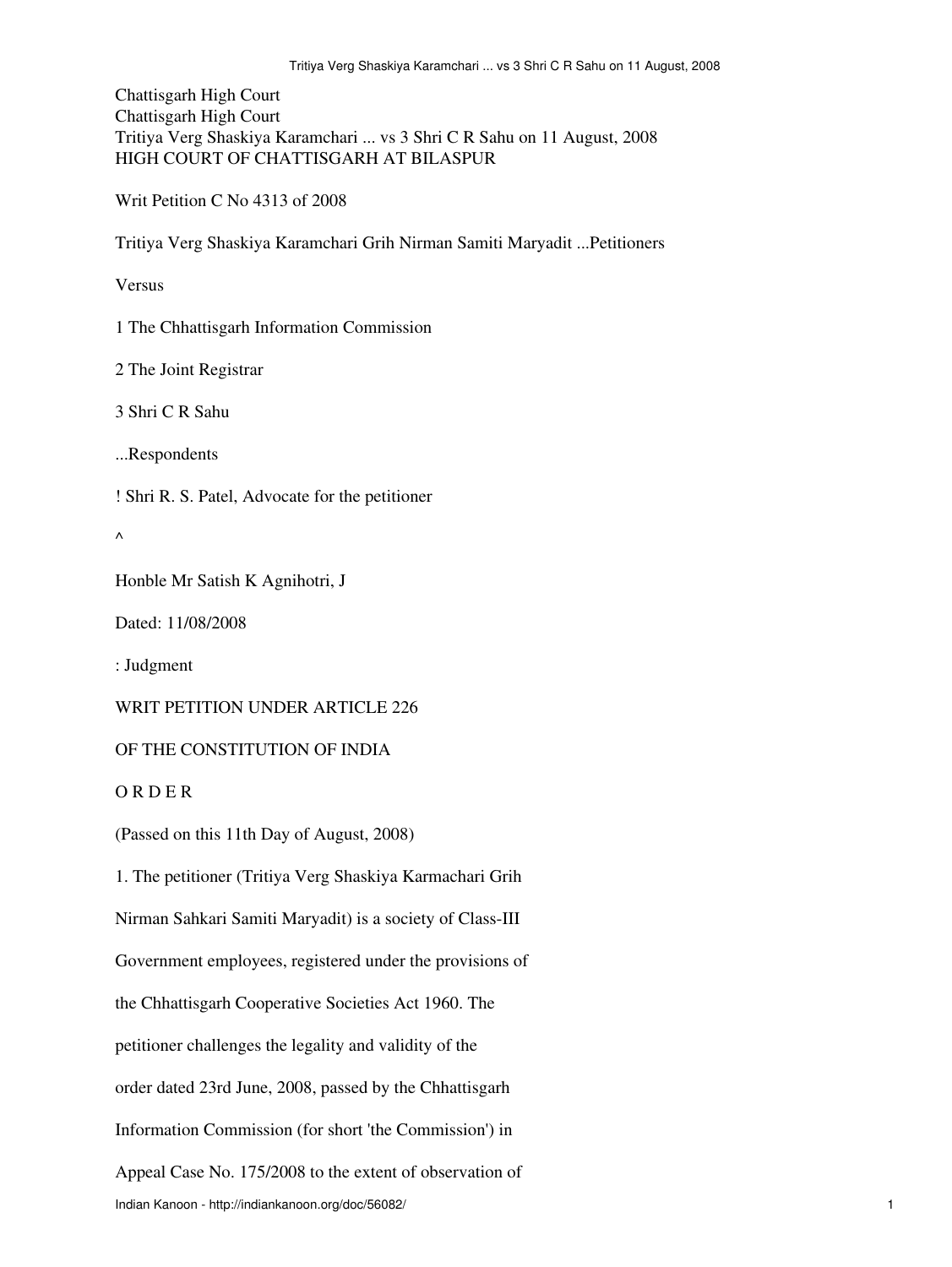the Commission that the provisions of the Right to

Information Act, 2005 (for short 'the Act, 2005') are

applicable to the petitioner society.

2. The facts, in nutshell, are that the respondent No. 3

sought for certain information from the petitioner-Society.

The respondent No. 3 being aggrieved by non-supply of the

documents by the Society preferred an appeal before the

Commission. The Commission, although dismissed the appeal,

however observed that the provisions of the Act, 2005 are

applicable to the petitioner-society. Thus, this petition

challenges the observation of the Commission to the extent

of " vr% bl vk/kkj ij ;g vf/kfu;e mDr lfefr ij ykxw gksuk

ekU; fd;k tkrk gS A ".

3. Shri R. S. Patel, learned counsel appearing for the petitioner submits that the Commission though has dismissed the appeal but the observation, as stated above, is not proper and justified. Thus this petition, stating that the above stated observation with regard to the applicability of the provisions of the Act, 2005 to the petitioner- society was made without looking into the documents asto whether the petitioner-society was obtaining any government aid or is a government society. Thus, the same observation deserves to the deleted/expunged.

4. I have heard learned counsel appearing for the

petitioner and perused the documents appended thereto.

5. It is well settled that if a case has become

infructuous on the facts of the case and question remains

to be decided for academic purpose, it is not necessary to

examine the case. In the matter of Basheshar Nath Vs.

Commissioner of Income-tax, Delhi and Rajasthan and

another1, the Supreme Court observed as under :

"12. ...We take the view that this Court should not make any pronouncement on any question which is not strictly necessary for the disposal of the particular case before it. We, therefore, confine our attention to Art. 14 and proceed to discuss the question on that footing."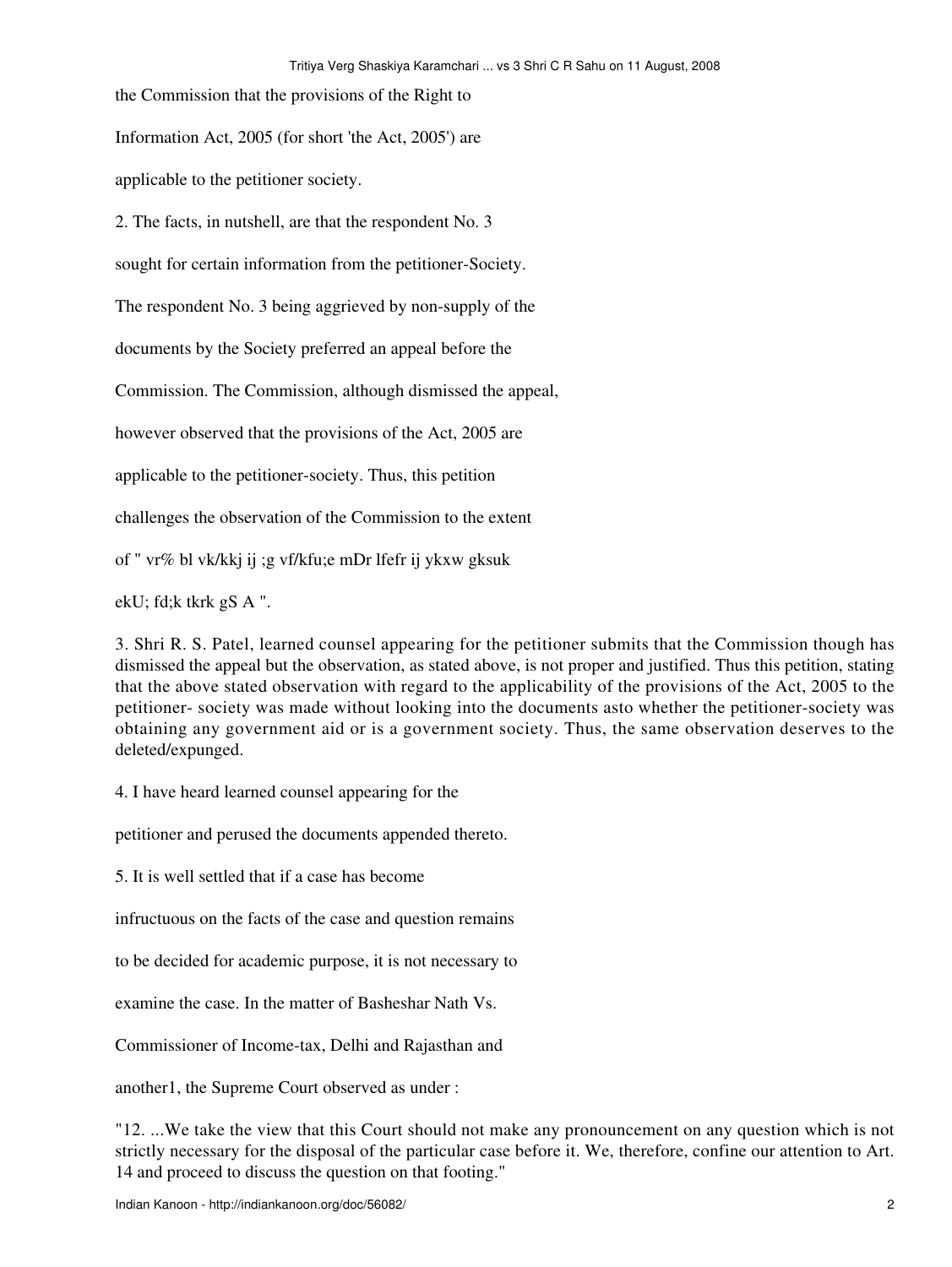6. In the matter of Dhartipakar Madan Lal Agarwal Vs.

Rajiv Gandhi2 their Lordships observed as under :-

" 4. ....In this view grounds raised in the petition for setting aside the election of the respondent have been rendered academic. Court should not undertake to decide an issue unless it is a living issue between the parties. If an issue is purely academic in that its decision one way or the other would have no impact on the position of the parties, it would be waste of public time to engage itself in deciding it. Lord Viscount Simon in his speech in the House of Lords in Sun Life Assurance Co. of Canada v. Jarvis3 observed : I do not think that it would be a proper exercise of the authority which this House possesses to hear appeals if it occupies time in this case in deciding an academic question, the answer to which cannot affect the respondent in any way. It is an essential quality of an appeal fit to be disposed of by his House that there should exist between the parties to a matter in actual controversy which the House undertakes to decide as a living issue."

7. In the matter of Secretary, Ministry of Information &

Broadcasting, Govt. of India and others Vs. Cricket

Association of Bengal and others3, the Supreme Court

observed as under :-

"121. The orders passed by the High Court have to be viewed against the backdrop of the events and the position of law discussed above. The circumstances in which the High Court passed the orders and the factual and legal considerations which weighed with it in passing them speak for themselves. However, since the cricket matches have already been telecast, the question of the legality or otherwise of the orders has become academic and it is not necessary to pronounce our formal verdict on the same. Hence we refrain from doing so."

8. In the mater of State of Manipur and others Vs.

Chandam Manihar Singh4 the Supreme Court observed as

under:-

"10. Having given our anxious consideration to the rival contentions, we find that as the High Court's direction in favour of the respondent's tenure which is to expire on 15-10-1999 has almost worked itself out and less than a month remains for him to act as Chairman of the Board, the first grievance raised by learned Senior Counsel for the appellants in connection with the removal of the respondent by order dated 19-10-1998 has become of academic interest. We, therefore, did not permit learned Senior Counsel for the appellants to canvass this point any further before us. That takes us to the consideration of the second point."

9. The Hon'ble Constitution Bench of the Supreme Court in

the matter of Arnit Das Vs. State of Bihar5 observed as

under:-

"6. It is settled practice that this Court does not decide matters which are only of academic interest on the facts of a particular case. (See with advantage: Sanjeev Coke Mfg. Co. v. Bharat Coking Coal Ltd.3, R. S. Nayak v. A. R. Antulay4 and Dhartipakar Madan Lal Agarwal v. Rajiv Gandhi5.)".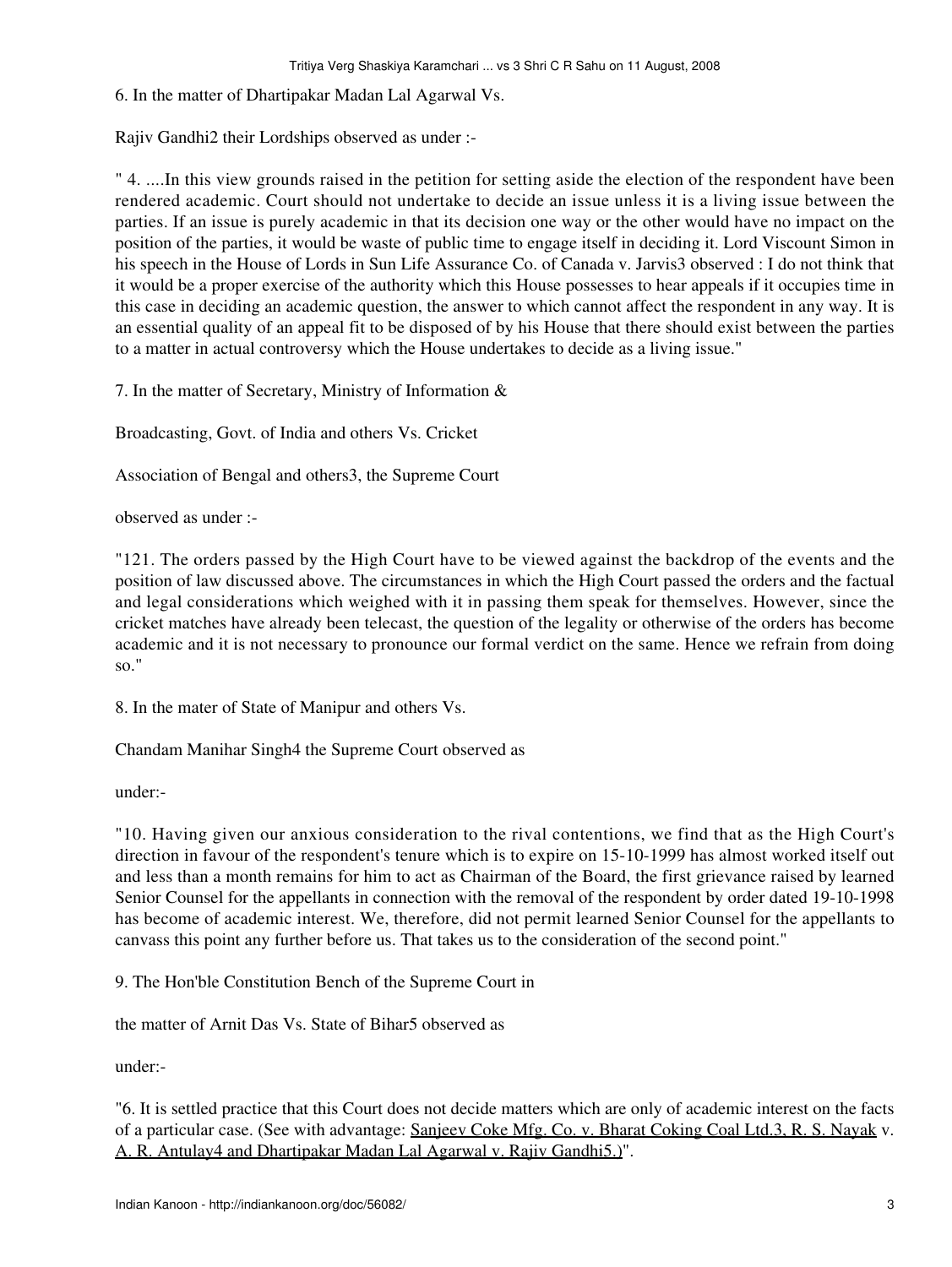10. In the matter of Prakash Singh Badal and another Vs.

State of Punjab and others6 the Supreme Court observed as

under:-

" 39. So far as the question about the non- application of mind in the sanction or absence of sanction is concerned, this has been answered in the first question i.e. where the public servant has ceased to be a public servant since he has ceased to hold the office where the alleged offence is supposed to have taken place, the other questions really become academic."

11. The Commission has not recorded the finding after having examined all the aspects of the matter. This is a mere observation and particularly in view of the facts that no relief was granted against the petitioner, the decision on this issue becomes a matter of academic interest. The Commission has declined to grant relief as sought for by the respondent No.3. Thus, the petitioner is not an aggrieved party to challenge the order dated 23rd June, 2008, passed by the Commission. 12. It is well settled principle of law that the question of law on academic interest cannot be adjudicated upon, the same should be left open for adjudication, whenever the appropriate facts arises. The observation made by the Commission is left open to be decided in the appropriate facts of the case. The observation, which is under challenge, is mere obiter and not a finding recorded by the Commission, as the materials were not available before the Commission to record any finding with regard to the applicability of the provisions.

13. Applying the above stated well settled principles of law, this petition has no merit. The petition is dismissed Indian Kanoon - http://indiankanoon.org/doc/56082/ 4